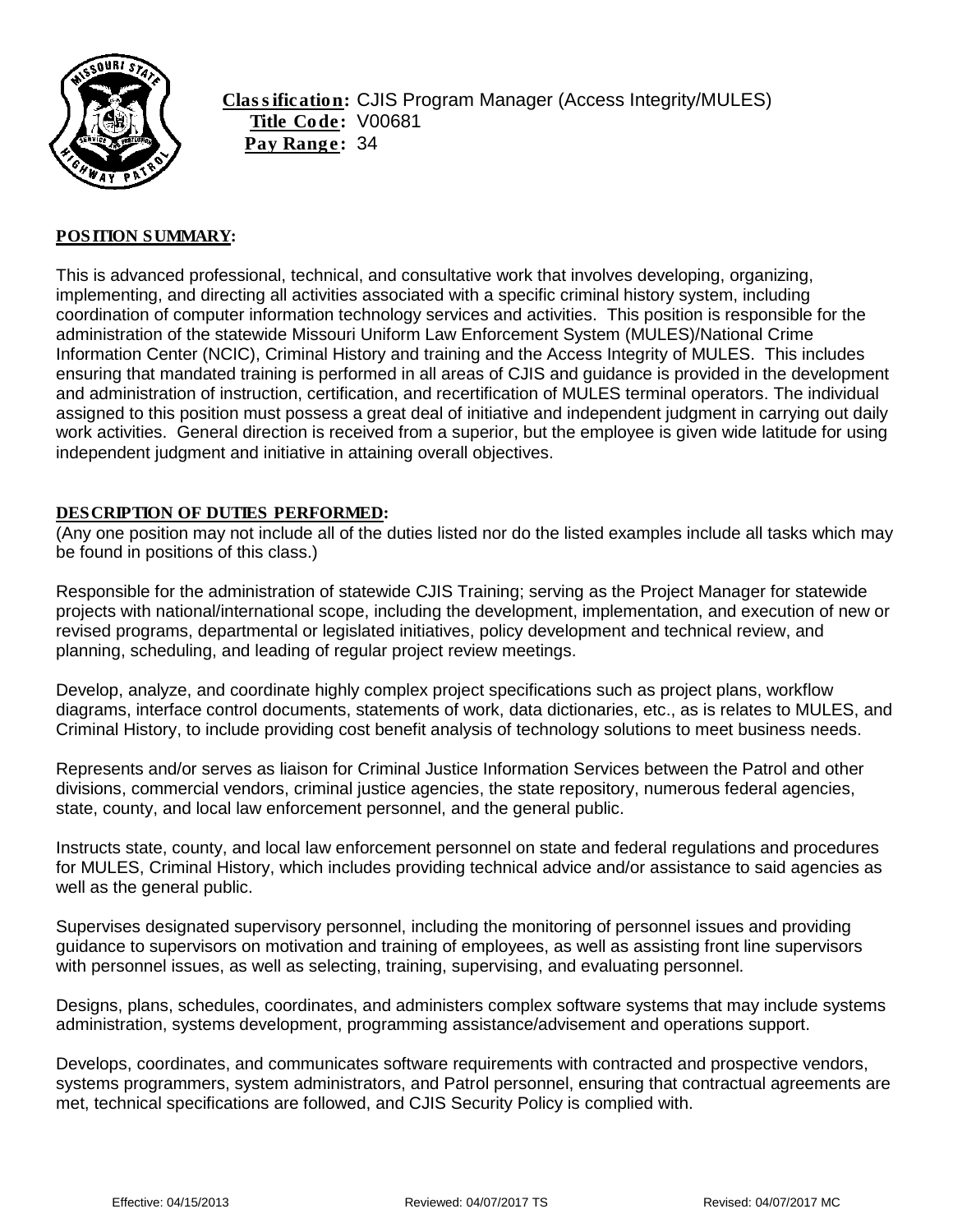Provides technical support for both internal and external organizational computer systems and databases that span multiple platforms and contain numerous interfaces relating to MULES; serves as a liaison for the organization in the areas of technology and/or infrastructure development.

Provides consultative guidance in specific areas of expertise, i.e., MULES and Criminal History.

Provides technical expertise in computer systems analysis and design, database and/or network administration relating to relational databases developed and utilized as part of MULES and MoDEx/NDEx, systems programming, and/or other information technology specialties, including the development and evaluation of quality control procedures and hardware/software standards.

Assists in the development of technical and/or budget documentation as it relates to grant requests, decision items, preparation of fiscal notes, drafting of state rules and regulations, disaster planning, etc. as needed. This includes the drafting and submission of grant applications for federal funding for current and future MULES initiatives.

Evaluates system performance and efficiency relating to both current performance and future anticipated workload requirements.

Assists the Assistant Director in organizing and planning annual training conferences and symposiums; coordinates workshops and makes presentations on the latest developments and changes to MULES, Criminal History, to criminal justice agencies, civil agencies, and/or the general public as needed.

Coordinates, communicates, and provides advisement to Staff as requested in the development of short and long range MULES planning, participate in policy development and implementation, and evaluate impact of policy changes on the MULES and MoDEx/NDEx environment.

Researches agency programs, policies, objectives, regulations, and operating procedures to determine the "Best Practices" for methods of MULES and Criminal History.

Provides training/information to law enforcement agencies throughout the state via information submitted for publication in the CJIS newsletter, MSHP CJIS Website, CJIS Launchpad, etc.

Coordinates and assists the writing/development of requests for proposals and/or bid specifications for hardware and/or software purchases as well as evaluate bid responses; assists in vendor conferences relating to specific areas of expertise during the bid process as needed.

Organizes, facilitates, and provides research and support for FBI audits, to include the modification of training curriculums addressing any identified deficiencies.

Reviews and finalizes all MULES and Criminal Hisotry training classes for statewide POST certification.

Administers the CJIS Launchpad and NexTEST application.

Performs job related travel as necessary.

Performs other related work as assigned.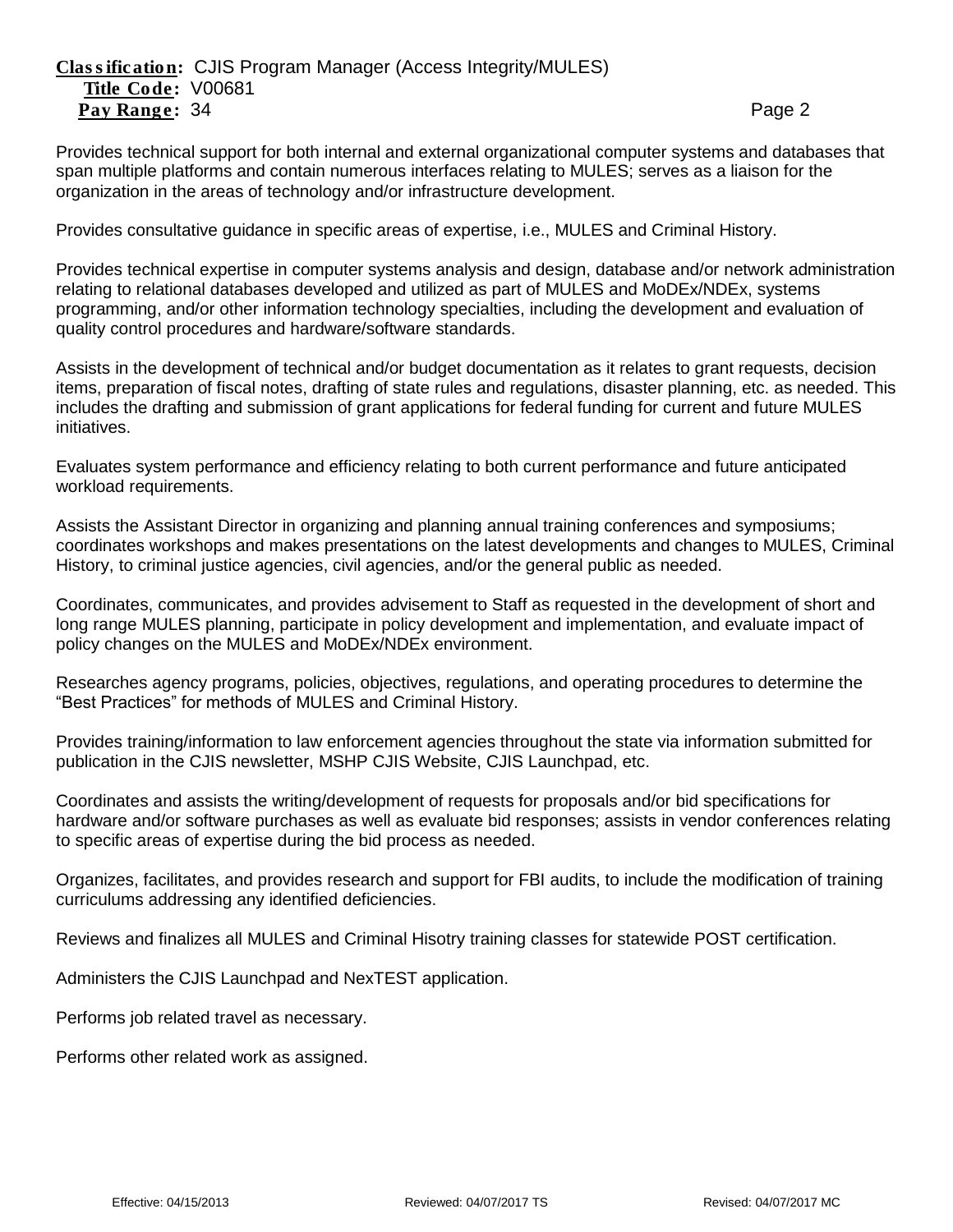# Classification: CJIS Program Manager (Access Integrity/MULES) Title Code: V00681 Pay Range: 34 **Page 3** Page 3

### REQUIRED KNOWLEDGE, SKILLS, AND ABILITIES:

Thorough knowledge of the criminal justice system and law enforcement procedures as they relate to CJIS Security Policy, MULES Policy, and EBTS specifications.

Thorough knowledge of state and federal laws, rules and regulations pertaining to the collection, storage and dissemination of criminal records.

Thorough knowledge of criminal history systems.

Thorough knowledge of AFIS functionality, fingerprint classifications, and comparison techniques.

Thorough knowledge of Electronic Biometric Transmissions Standard (EBTS)

Considerable knowledge of basic principles and practices of supervisory and management techniques.

Considerable knowledge of the principles of project management.

Knowledge of decision-making techniques and fundamentals of oral and written communications.

Knowledge of Missouri State Highway Patrol policies, procedures, rules, and regulations.

Knowledge of the procurement process.

Knowledge of the strategic planning process.

Working knowledge of the agency's functions and their inter-relationships.

Must possess excellent communication skills, both oral and written.

Must be skilled in time management techniques and prioritization.

Must possess excellent interpersonal skills to deal effectively with various personalities.

Ability to analyze, direct and manage the implementation of special projects, assignments and programs.

Ability to prepare and maintain standards, policies, procedures, guidelines, and technical manuals.

Ability to provide training sessions, meetings, and briefings at the request of supported agency personnel, and law enforcement or civic entities in a professional manner.

Ability to make presentations before large groups of people in a professional manner.

Ability to monitor and evaluate the work of others.

Ability to perform job related travel.

Ability to multi-task.

Ability to demonstrate excellent management skills.

Ability to provide technical assistance and guidance in work methods and program procedures.